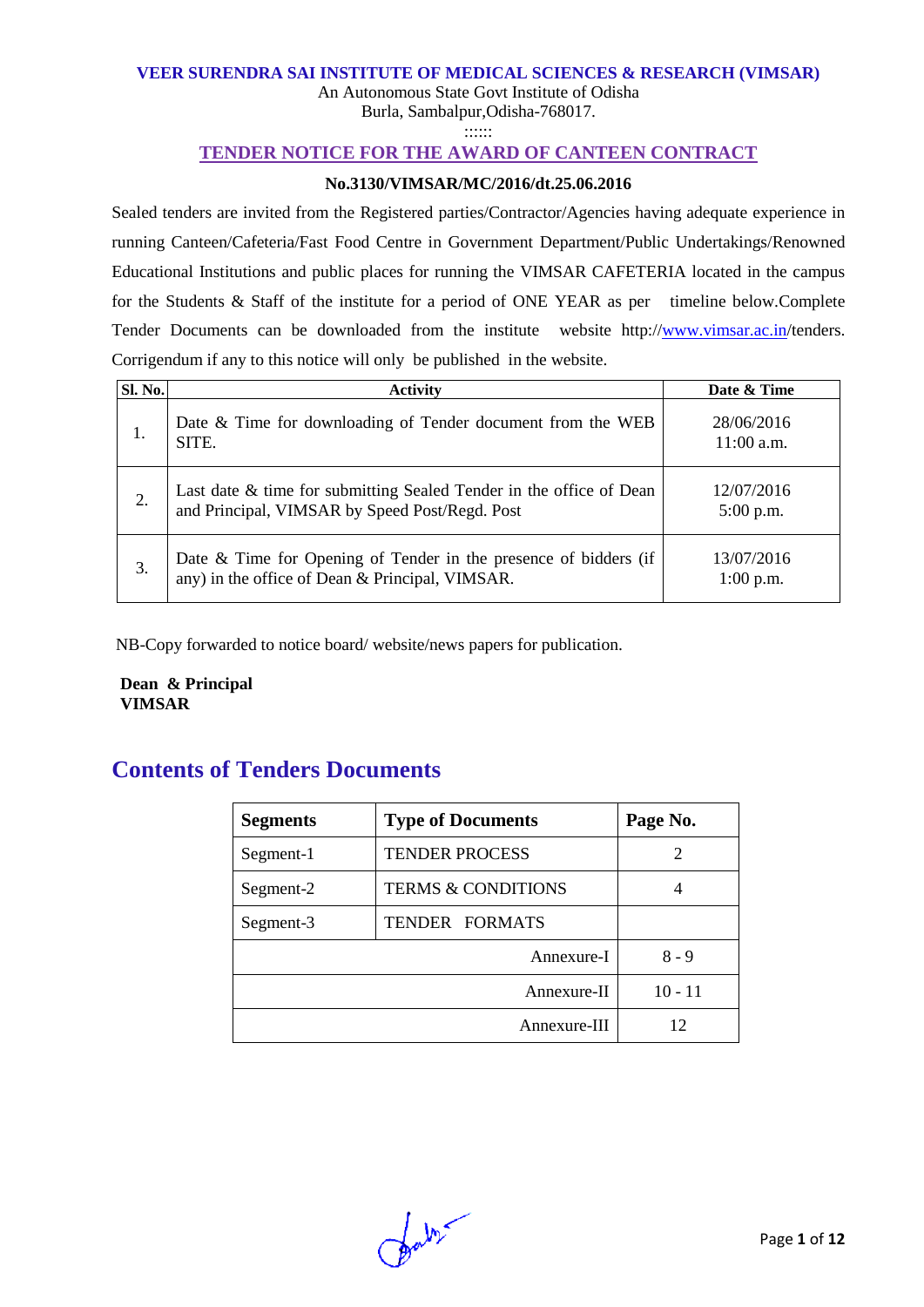# **Segment-1**

# **TENDER PROCESS**

- 1. VIMSAR has a institute cafeteria at its college campus serving to its students and staff strength of around 1500. It has a sitting capacity of 80 in two area meant for students and staff part from a serving counter and a kitchen area. It is well furnished with air-conditioners, fans and sitting arrangements in the form of dining tables and chairs apart from wash basins. The institute intends to lease out the maintenance contract of the cafeteria in order to deliver a state of art restaurant facility in the educational campus.
- 2. Sealed Tenders are invited from interested bidders who may be Individual/Firms/Agencies/ companies/ Private Restaurant Owner/Caterer etc for running having expertise and experience in the field.
- 3. Tenders submitted after due date and time or having conditionality or incomplete in any aspect will not be accepted. Canvassing in any form will invite cancellation of the application. The bidders must not be an employee of the institute.
- 4. The tenders must be submitted in seal cover with clear marking **'TENDER FOR VIMSAR-CAFETERIA-2016'** on the envelope. The **TECHNICAL BID** and **PRICE BID** shall be enclosed in two separate envelopes superscripted as '**Technical Bid for Tender for VIMSAR Cafeteria-2016'** and **'Price Bid for Tender for VIMSAR Cafeteria-2016'**. These two envelopes must be put within the main envelope.
- 5. Tenders must be submitted at the Dean & Principal, VIMSAR by speed post or registered post only within time limit prescribed.
- 6. The tenderer(s)/authorized representative may be present at the time of opening of the tender.
- 7. The tender document must be submitted as per formats given in this notice along with their offers or suggestions if any in annexed format (annexure-III).
- 8. Each page of the tender document must be paged serially. Each page and each correction must be signed by the party.
- 9. The Technical Bid will consist of:
	- i. Application with enclosures
	- ii. Certificate for Food vending and preparation
	- iii. Certificate towards Registration under VAT
	- iv. DD for Tender Cost (Rs. 1000/-)
	- v. DD for Earnest Money Deposit (Rs.20,000/-)
- 10. The Price Bid will consist of:
	- i. Price list for Cat-I Items
	- ii. Price list for Cat-II Items
	- iii. Price list for Cat-III Items

Jaby-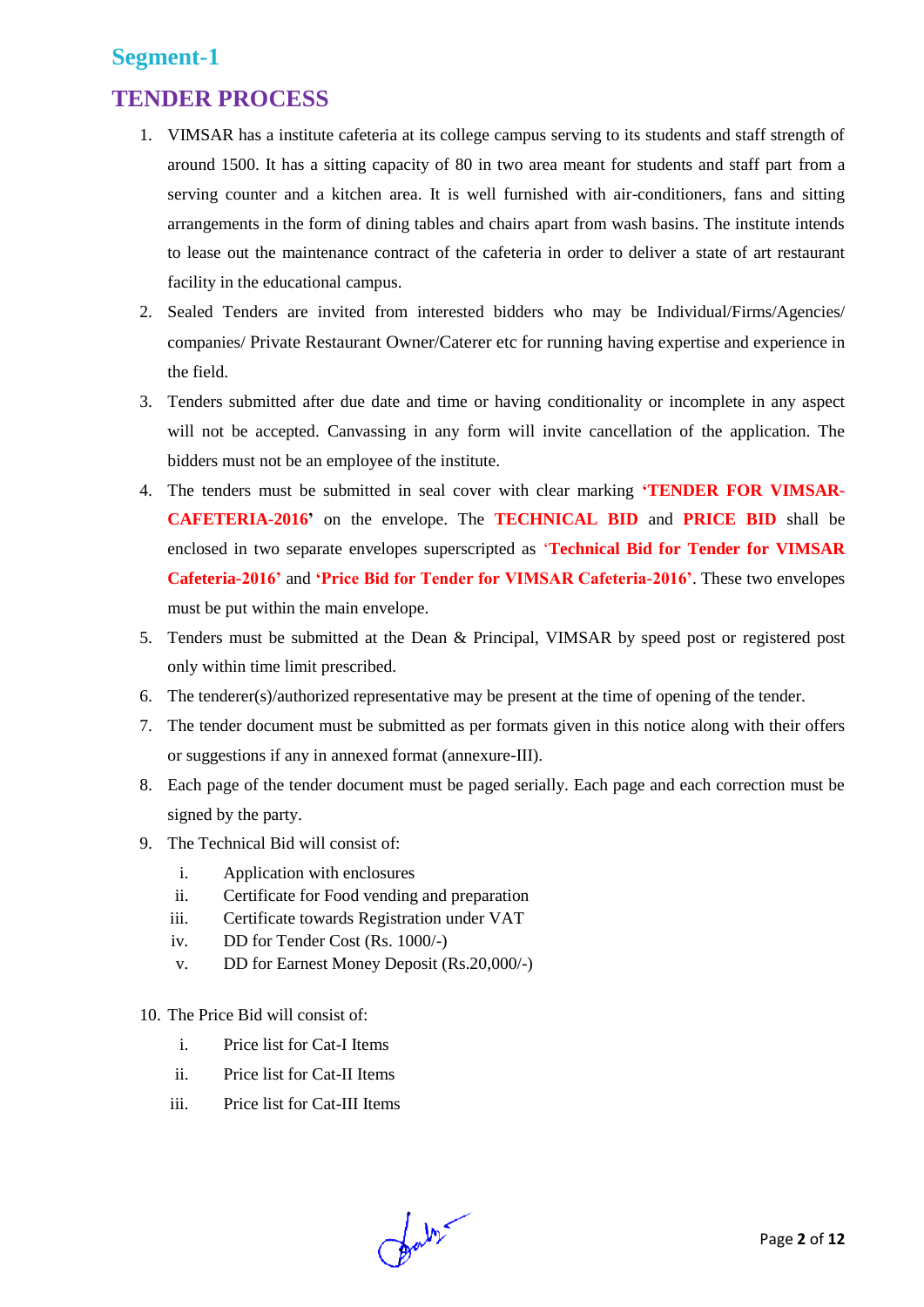- 11. The DD deposited shall be pledged in favour of 'Dean & Principal, VIMSAR' payable at SBI, Burla. Cheques shall not be accepted.
- 12. Technical Bids shall be opened on the notified date and time ; interested bidders / authorised representatives may be present during the opening.
- 13. Price bid will be opened in presence of the successful bidders from Technical Bid Evaluation Phase who will be intimated in time.
- 14. The successful bidders selected after evaluation of the Technical Bid will be evaluated for their Price Bid on the basis of a **PRICE SCORE** comprising of **60% for Cat-I(compulsory snacks items)list**, **30% for Cat-II( compulsory meal items) list** and **20% for Cat-III (optional items)** list. Ties will be decided on basis of Cat-I list only.
- 15. Successful bidder will be intimated by the institute and shall be asked to execute the agreement for the contract in stipulated time.
- 16. In case the winning bidder fails to comply in signing the agreement and opening the cafe within stipulated time the EMD shall be forfeited and the next bidder in the selection panel will be given a chance.
- 17. EMD shall be returned without any interest to the unsuccessful bidders only after lapse of 3 months from award of tender to the winning bidder.
- 18. The institute reserves the right to accept or reject any or all the tenders or part of any tender without assigning any reason.
- 19. The tender is valid for a period of one year from the date of signing of contract agreement and is renewable by order of the Dean & Principal, VIMSAR for further term of one year each for 3 more terms as per need basis subject to satisfactory performance of the contractor.
- 20. The decision of the tender committee chaired by the Dean & Principal shall be final for the purpose.

fals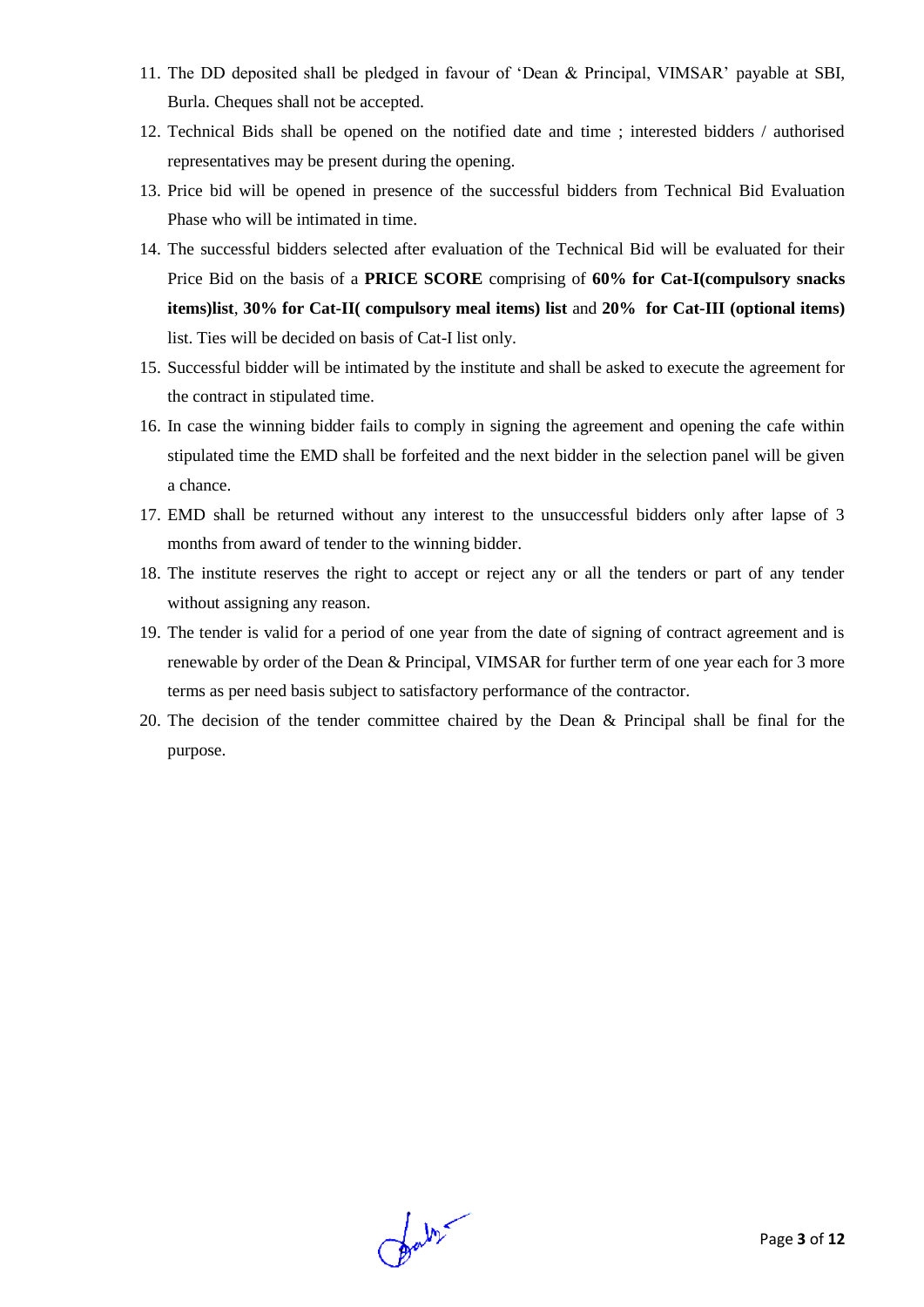## **Segment-2**

# **TERMS AND CONDITIONS**

The following term and conditions shall be in force for the canteen contract of VIMSAR Cafeteria.

- 1. The successful bidder shall have to sign one agreement with the Dean & Principal, VIMSAR, within 15days of winning the bid ensuring deposit of the Security Deposit amount of Rs.1 lakh (rupees one lakh only) in the form of DD along with it failing which the order stand cancelled and the EMD will be forfeited without any notice or extension time.
- 2. The cost of stamp paper required for the agreement and its registration with the registrar will be borne by the contractor.
- 3. The Contractor who is awarded the contract of Cafe will have to start the Cafe within 15 days of signing the agreement failing which EMD shall be forfeited.
- 4. The contract shall be operative for a period of twelve months from the date of signing contract agreement , Dean & Principal, VIMSAR can extend it for further periods of one year at a time for further 3 years consecutively on the same terms and conditions if performance is found satisfactory by the café committee.
- 5. The Contractor has to pay the rent of the cafeteria in a monthly basis as per the Govt. approved rate or negotiable rent as per the prevailing market rate decided by the Café Committee.
- 6. The contract may be terminated at any time if services rendered by the contractor are found unsatisfactory without any notice on violation of any terms and conditions of contract.
- 7. The contractor shall keep the canteen open from 7 am to 10 pm both in summer and winter; the Dean &Principal, VIMSAR can order revision in the timing as per need.
- 8. The canteen shall not be closed on any day without the written permission of the Principal/Canteen Committee.
- 9. The service shall be on pre-paid basis with a hand held billing device. It may allow students and staff to be entertained monthly basis as well.
- 10. The contractor shall be taking over the charges of all items in-built or fitted at the Cafe on behalf of the institute as per a list/inventory enclosed in the contract agreement.
- 11. The contractor shall make the arrangements for keeping all eatables in glass cover show cases to protect from flies, insects, dust and other environmental factors.
- 12. No responsibility will be taken by authorities of the institute for credit sale losses or pilferage or decrement in sales. No compensation will be allowed due to fluctuation in the market rates of material and labour.
- 13. The contractor shall sell & serve only such items as allowed by written approval of Dean & Principal, VIMSAR. Cat-I and Cat-II items must be made available all the time where as cat-III items are optional. The list is modifiable as per order of the Dean & Principal and the price of the new item shall be as decided by the Cafe committee and approved by the Dean & Principal by a written order only. Packed Items will not be sold above the MRP.
- Page **4** of **12** 14. The Canteen premises (inside and outside) should not be used for any other purpose except for running the canteen and that the walls and surroundings of the canteen should not be used for<br>Page 4 of 12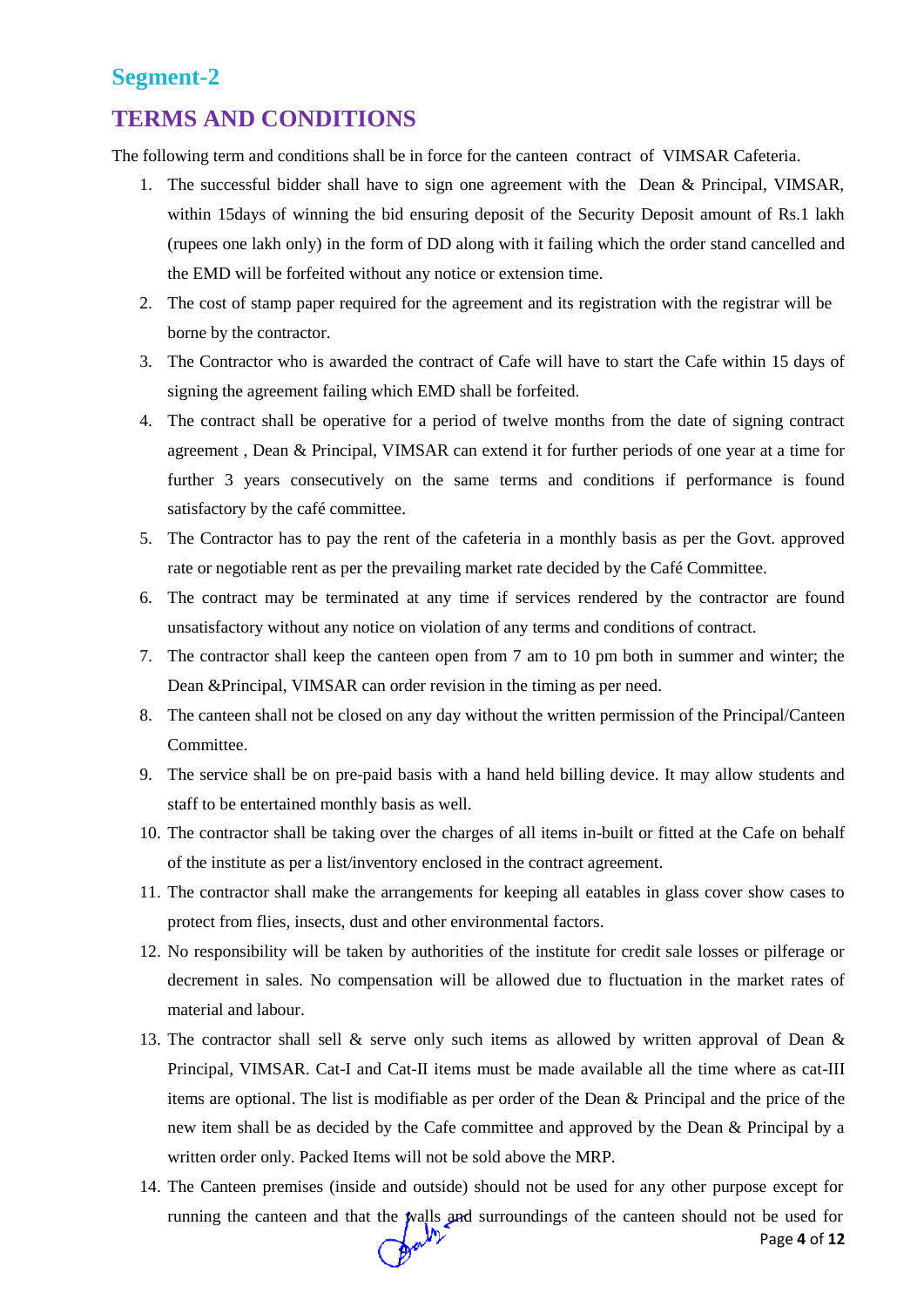display of wall posters, writings etc. The contractor is responsible for minor repair and replacement works with electrical fittings, sanitary items without any expenses to the college. Major structural and building changes will be taken up by the college.

- 15. The Contractor should not transfer the management to any other individual or agency. The manager of the Cafeteria should be present at the premises and supervise the day-to-day affairs of the Cafeteria and shall not give scope for any complaints either from students/staff or customers.
- 16. The Café Committee of the institute shall conduct regular and surprise inspection of canteen in all respects including installation, stores, kitchen, preparation and supply of food items, hygienic conditions etc., at regular intervals. The contractor shall supply the samples of food items to be inspected free of cost by the committee on demand.
- 17. In case of any defaults or negligence under such contract the cafe committee may suggest to the Dean & Principal to impose fine or penalty against the contractor. Such penalties shall be as follows. Penalties may be imposed on the contractor for any such lapses and unhygienic conditions prevailing inside the Cafeteria or substandard raw materials used in cooking or the workers improperly dressed or their conduct uncalled for or the items being sold in the Cafeteria do not have proper acceptance of the Cafe committee or aesthetic sense is not prevailing.
	- i. On receipt of  $1<sup>st</sup>$  complaint Rs.500/-,
	- ii. On receipt of  $2<sup>nd</sup>$  complaint Rs.1000/-,
	- iii. On receipt of  $3<sup>rd</sup>$  complaint Rs.2000/-,

If it is found that if three such fines do not have any effect in abiding by the terms and conditions mentioned in the contract. The contract may be terminated.

- 18. Under conditions of termination or expiry of the contract period the Contractor is liable to vacate the Cafeteria Premises within Seven (7) days from the date of the notice received by him. The Contractor shall handover charge of all furniture, fixtures, fittings etc., in good condition to the institute to the full satisfaction and certification of the Cafe Committee.
- 19. The bearers for servicing in Cafeteria will be required to wear the uniforms during working hours as supplied by the contractor.
- 20. The Canteen Contractor shall pay the cost of damage, if any, caused to the premises, fixture, fittings etc., during the period of contract.
- 21. The contractor shall display the approved list of items and rates at the delivery counter in the Canteen on a board of minimum 4'x5' in size.
- 22. The contractor will be bound to maintain good sanitary and hygiene conditions in and around the Cafe including kitchen and sitting hall. No staff member of the Institute will be engaged for the purpose and it will be the sole responsibility of the contractor.
- 23. In case of any dispute arising between the contractor and the institute, the decision of the Dean & Principal shall be final and binding on the contractor.
- 24. In no case the institute will be responsible for any License Fee/ Certification required to run the cafe service .The contractor is bound to obtain the requisite certificates with due payments of fees.
- 25. Ordinarily except with the prior permission of the Dean & Principal, persons other than the

Contre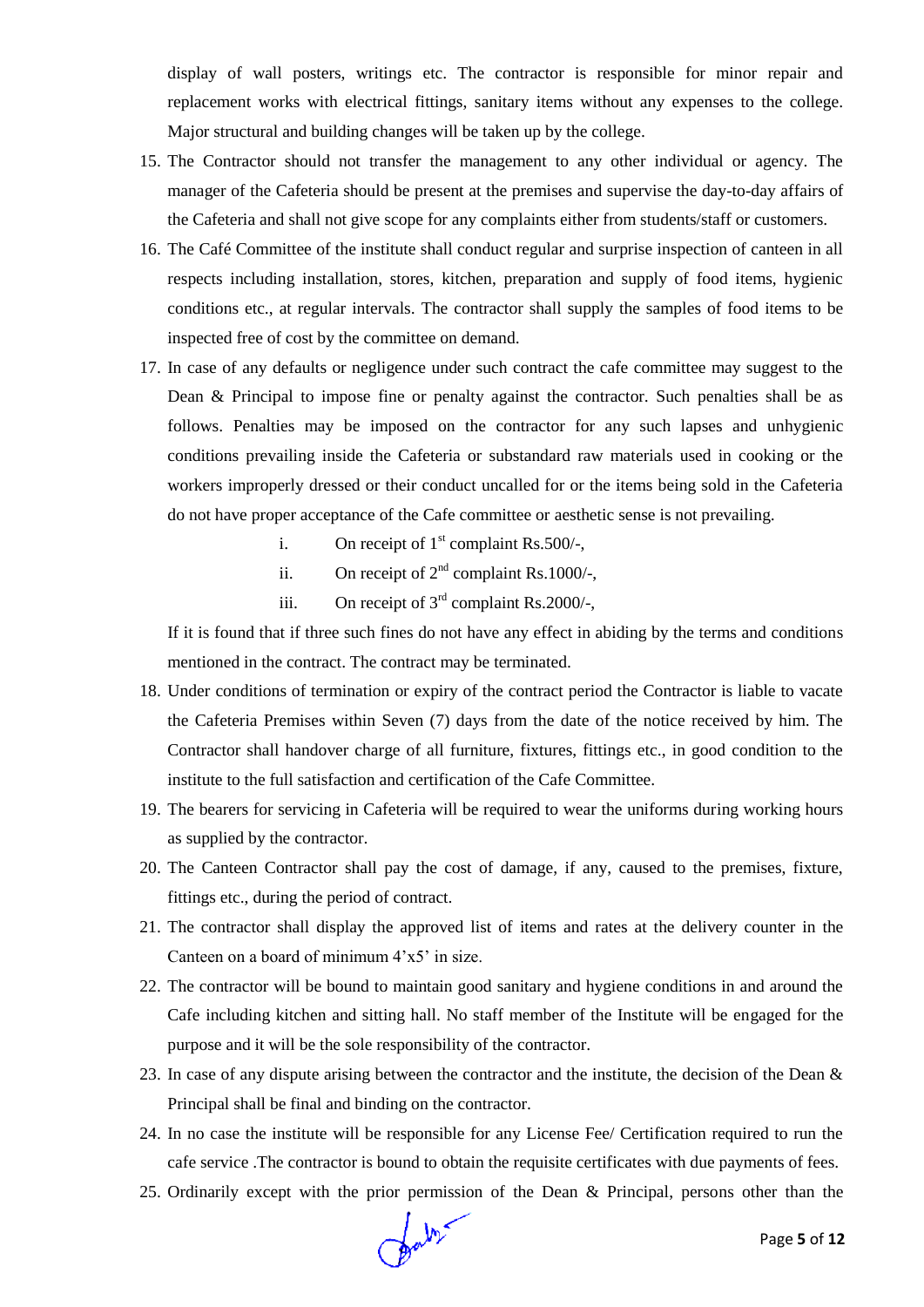students, staff of the Institution will not be served.

- 26. The contractor shall run the cafeteria himself/herself and shall in no case enter into the partnership or sublet the contract to any other individual or party.
- 27. The contractor will have to apply for a separate electricity and water connection on his own after taking over and will have to pay the bills regularly and shall show them to authorities on demand as and when asked for.
- 28. The contractor will have to arrange his own kitchen equipments. The contractor will provide his own crockery for the cafeteria, the quality  $\&$  quantity of which will be approved by the Dean  $\&$ Principal/Cafe committee. The contractor will make his own arrangements for the purchase of cooking gas at his own expenses. No domestic gas cylinders will be allowed in the canteen premises.
- 29. In case the contractor is found selling items on unapproved rates, the contract shall be terminated immediately without any notice.
- 30. The institute shall in no case be responsible for any accident; loss or damage to the staff employed or articles equipment etc. used by the contractor.
- 31. The cafe should not be used as a manufacturing place for the other canteens, any shops or any other party and serve orders for persons outside without the approval of the dean and principal.
- 32. The service from cafe to staff rooms, departmental rooms, Dean's chamber , conference halls ,etc. will be managed by the contractor.
- 33. The contractor must not employ any child labour.
- 34. The contractor, in no case, will use unbranded/unhygienic eatable items, if found, contract shall be cancelled and all the penalties imposed by enforcing Govt. authorities will be borne by the contractor.
- 35. Contractor will be registered with appropriate Govt Agency / Civic Authorities mandated as per rules and nature of his business and tax liabilities, if any, will be borne entirely by the contractor.
- 36. Contractor will pay minimum wages as per minimum wages as prescribed by rule of government in terms of category of the workforce employed by him.
- 37. It is agreed between the parties that no interest whatsoever in the licensed premises has been assigned by the institute to the contractor and the possession of the premises will always be that of the institute, even when the premises are in use or occupation of the contractor.
- 38. The Cafe will remain operational throughout the year. Unless ordered otherwise by the competent authority. The contractor shall provide all other implements for running the cafe, things like crockery, cutlery, table linen, flower vases of good quality etc.
- 39. The Principal/Cafe Committee will have the right to review the working of the contract from time to time. If at any time it is found that the contractor has failed to fulfil any of the conditions of this contract or that his working is unsatisfactory, the Principal /Cafe Committee may terminate the contract after giving the contractor one months notice. No such notice will be necessary if the contract is terminated on the ground of service misconduct or any other act as the Principal / Cafe Committee may deem fit.

Contre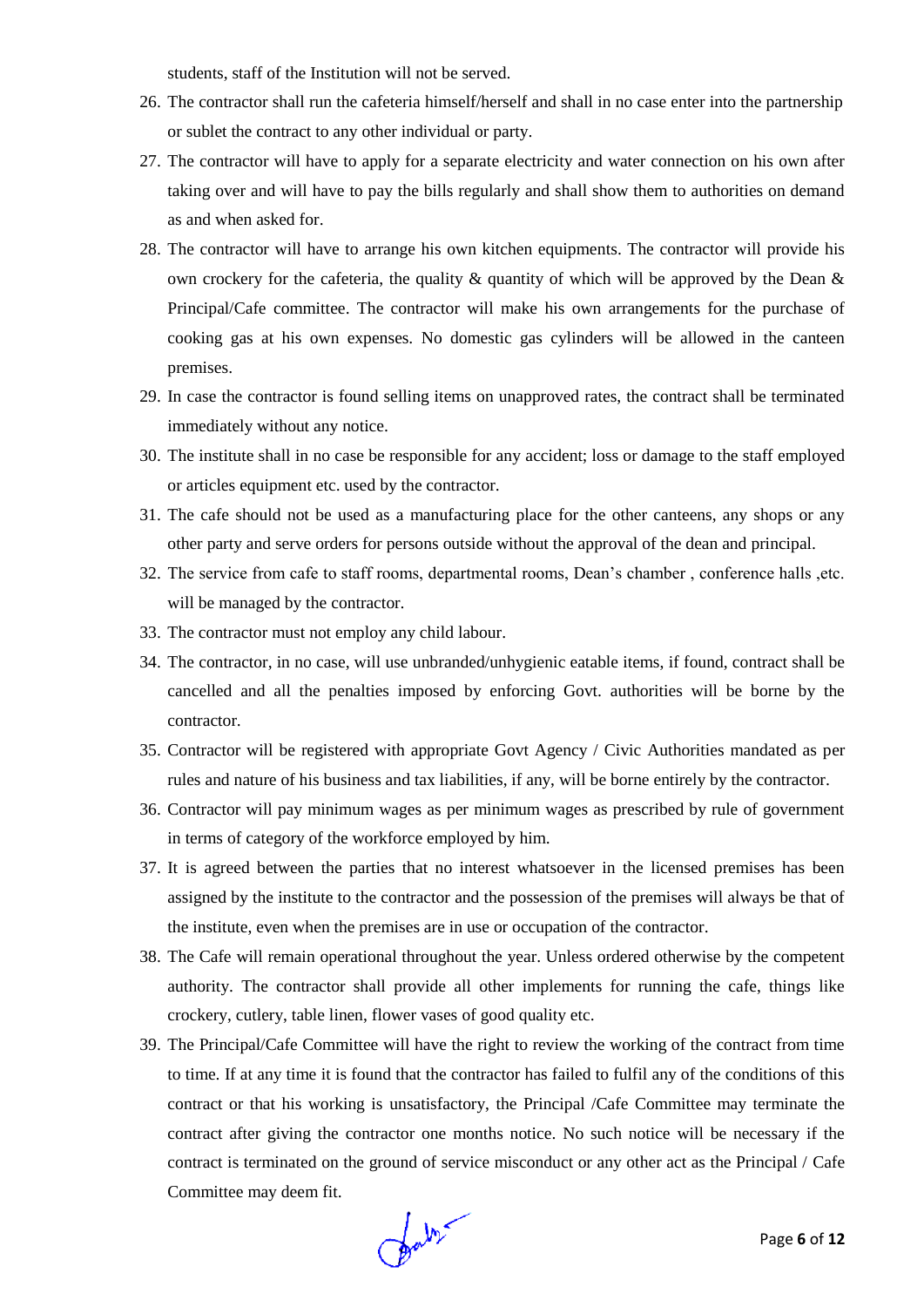- 40. The Canteen Committee or any Member of Canteen Committee or its authorized representative shall have the rights to inspect the preparation from time to time and reject such items that are not considered wholesome or hygienic without any compensation to the contractor.
- 41. The suggestion book should be kept open for inspection of the canteen Committee. The contractor shall maintain a suggestion book for recording of suggestions for improvement by the students and staff. Such suggestions as have the approval of the committee should be forthwith acted upon. The suggestion book must be freely accessible to record suggestions/ complaints etc.
- 42. Any servant or other person engaged by the contractor in the licensed premises shall be liable for suspension or dismissal by the Dean & Principal of the institute for disobedience or misconduct and the contractor shall accept the decision of the Dean & Principal of the institute in this respect as final and binding upon him. The Dean  $\&$  Principal of the institute shall not in any way liable in respect of any claim made by any servant for wages or damages and the contractor shall keep the Dean & Principal of the institute indemnified.
- 43. It will be the responsibility of the contractor to get the police verification done of the employees engaged by him & will submit a copy to the Dean & Principal.
- 44. The Contractor shall not engage any child labour.
- 45. Heater and Geyser etc. won't be allowed in the canteen. If at any stage such misuses are found by the Principal/ Canteen Committee or its authorized representative, a penalty of Rs.1000/- or more shall be imposed and to be deposited immediately. Further occurrence of such misuse may attract more penalty or termination of contract at the discretion of the Dean & Principal. However Microwaves cookers & Induction Heater can be used.
- 46. The contractor should also provide skeleton services for supplying tea, coffee, etc. after scheduled time on working days and also on Saturdays, Sundays and holidays when staff members are required to work for various training programs, admission works, examination works etc.
- 47. The Contractor shall be fully responsible to protect Government property / premises of canteen handed over to the contractor. In case of any kind of damage, suitable recovery will be made from the SD.
- 48. The institute shall provide sitting furniture in the canteen area including air-conditioners and fans which must be received at the time of signing the agreement.
- 49. He/ She shall be responsible for the acts, defaults and neglects of servants, or workmen, as fully as if they where the acts or defaults of the contractor.
- 50. The contactor cannot sell illegal articles or alcohol, drugs, cigarettes in the premises. It shall be a no smoking zone.
- 51. Dustbins must be provided in adequate numbers in all areas of the cafe to ensure sanitation and it is the responsibility of the contractor for safe disposal of the waste.

Jaby-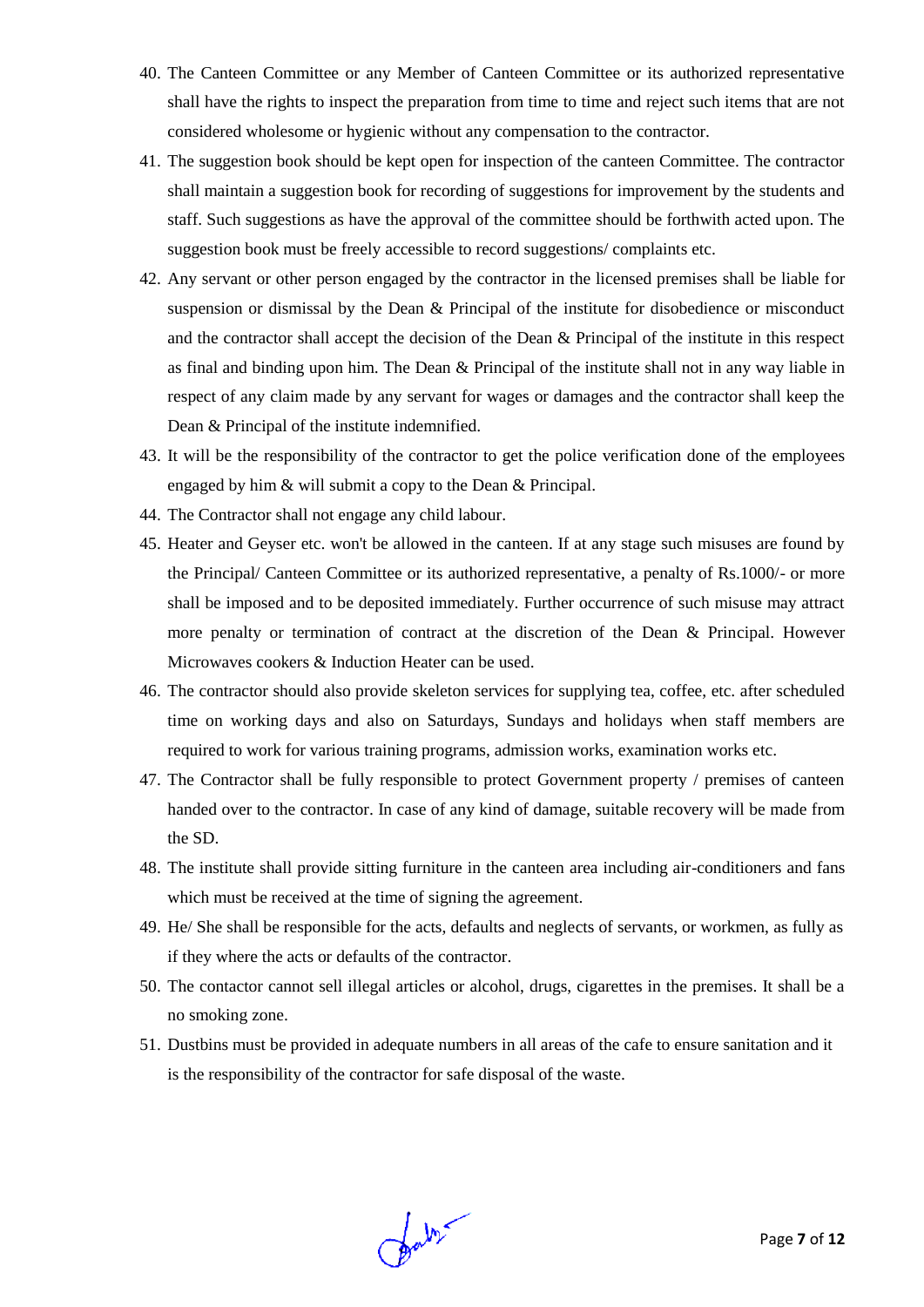# **Segment-3**

# **TENDER FORMATS**

## **Annexure-I**

## **APPLICATION**

**[Ref- Tender For Vimsar Cafeteria -2016/No-3030/Dt.25.06.2016]**

- **1. Name of Tenderer \_\_\_\_\_\_\_\_\_\_\_\_\_\_\_\_\_\_\_\_\_\_\_\_\_\_\_\_\_\_\_\_\_\_\_\_\_\_\_\_\_\_\_\_\_\_\_**
- **2. Name of the agency/company/ firm: \_\_\_\_\_\_\_\_\_\_\_\_\_\_\_\_\_\_\_\_\_\_\_\_\_\_\_\_\_\_**
- 3. **Father's name**
- **4. Contact Phone number-\_\_\_\_\_\_\_\_\_\_\_\_\_\_\_\_\_\_\_\_\_\_\_\_\_\_\_\_\_\_\_\_\_\_\_\_\_\_\_\_\_\_\_\_**
- **5. Permanent Address of Tenderer**

(Attach Address Proof in form of Adhaar Card/ Electric Bill/ Phone Bill)

**\_\_\_\_\_\_\_\_\_\_\_\_\_\_\_\_\_\_\_\_\_\_\_\_\_\_\_\_\_\_\_\_\_\_\_\_\_\_\_\_\_\_\_\_\_\_\_**

**\_\_\_\_\_\_\_\_\_\_\_\_\_\_\_\_\_\_\_\_\_\_\_\_\_\_\_\_\_\_\_\_\_\_\_\_\_\_\_\_\_\_\_\_\_\_\_**

**\_\_\_\_\_\_\_\_\_\_\_\_\_\_\_\_\_\_\_\_\_\_\_\_\_\_\_\_\_\_\_\_\_\_\_\_\_\_\_\_\_\_\_\_\_\_\_**

**\_\_\_\_\_\_\_\_\_\_\_\_\_\_\_\_\_\_\_\_\_\_\_\_\_\_\_\_\_\_\_\_\_\_\_\_\_\_\_\_\_\_\_\_\_\_\_**

**\_\_\_\_\_\_\_\_\_\_\_\_\_\_\_\_\_\_\_\_\_\_\_\_\_\_\_\_\_\_\_\_\_\_\_\_\_\_\_\_\_\_\_\_\_\_\_**

**\_\_\_\_\_\_\_\_\_\_\_\_\_\_\_\_\_\_\_\_\_\_\_\_\_\_\_\_\_\_\_\_\_\_\_\_\_\_\_\_\_\_\_\_\_\_\_**

**\_\_\_\_\_\_\_\_\_\_\_\_\_\_\_\_\_\_\_\_\_\_\_\_\_\_\_\_\_\_\_\_\_\_\_\_\_\_\_\_\_\_\_\_\_\_\_**

**\_\_\_\_\_\_\_\_\_\_\_\_\_\_\_\_\_\_\_\_\_\_\_\_\_\_\_\_\_\_\_\_\_\_\_\_\_\_\_\_\_\_\_\_\_\_\_**

#### **6. Present Address of Tenderer**

(Attach Address Proof in form of Electric Bill/ Phone Bill/Tenancy Certificate)

#### **7. Permanent Income Tax Account (PAN No.)**

(Attach attested copy of PAN Card)

#### **8. Photo ID Proof attached**

| (DL/Voter Card/ |
|-----------------|
|-----------------|

**\_\_\_\_\_\_\_\_\_\_\_\_\_\_\_\_\_\_\_\_\_\_\_\_\_\_\_\_\_\_\_\_\_\_\_\_\_\_\_\_\_\_\_\_\_\_\_**

**9. Copy of Registration under VAT** (attach Copy) \_\_\_\_\_\_\_\_\_\_\_\_\_\_\_\_\_\_\_\_\_\_\_\_\_\_\_\_

|  | 10. Details of Food Vending Certificate (attach Copy) _ |  |  |  |  |  |
|--|---------------------------------------------------------|--|--|--|--|--|
|--|---------------------------------------------------------|--|--|--|--|--|

**11. DD enclosed \_**

| Tender Cost-Rs.1000/-<br>NI 1<br>л. |  |
|-------------------------------------|--|
|-------------------------------------|--|

**ii.** EMD-Rs.20,000/- DD No**\_\_\_\_\_\_\_\_\_\_\_\_\_** Dt**\_\_\_\_\_\_\_\_\_\_\_\_\_\_\_\_\_**

Recent passport color photograph to be affixed here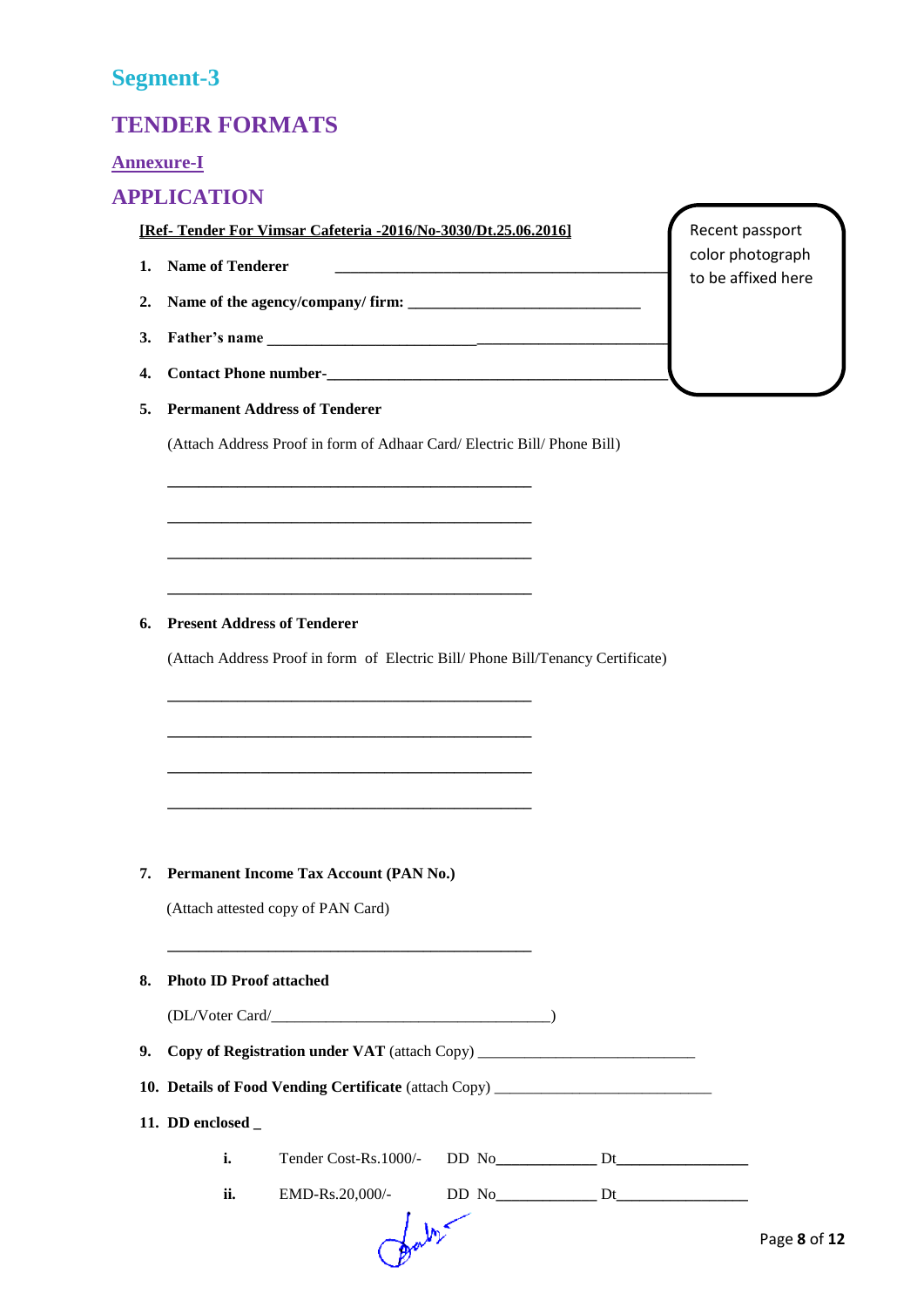| Sr. No. | From | To | Organization | <b>Details of Canteen Services</b><br>[Customer strength, Sitting Capacity, Opening<br>Hours, Snacks, Meals, Chineese Food,<br>Continental Food, Thali, Mess system,<br>Catering Service etc.] |
|---------|------|----|--------------|------------------------------------------------------------------------------------------------------------------------------------------------------------------------------------------------|
|         |      |    |              |                                                                                                                                                                                                |
|         |      |    |              |                                                                                                                                                                                                |
|         |      |    |              |                                                                                                                                                                                                |
|         |      |    |              |                                                                                                                                                                                                |
|         |      |    |              |                                                                                                                                                                                                |

#### **12. Details of Experience in the field for last 3 years** (Attach documentary proof)

#### **13. Undertaking:**

- a. I have understood completely about this tender documents and the terms and conditions therein and I hereby offer myself to run the Cafe with the Price Bid quoted by me as per terms and conditions notified towards which I shall be executing one agreement with the authorities.
- b. I do solemnly state that I/We have not so far been black listed by any of the institutions/offices in which I/We have worked/run canteen services; there is no vigilance/ court case against our firm/us/me .
- c. I/We have cleared all the statutory liabilities viz., EPF, ESI, Minimum wages etc., of the labour contract while I/We/our firm was dealing with any government/semi government/autonomous bodies/private industries etc., for last three years. [Enclosures-as above]

| <b>Signature of Tenderer_</b> |       |
|-------------------------------|-------|
| Name:                         | /Date |

falst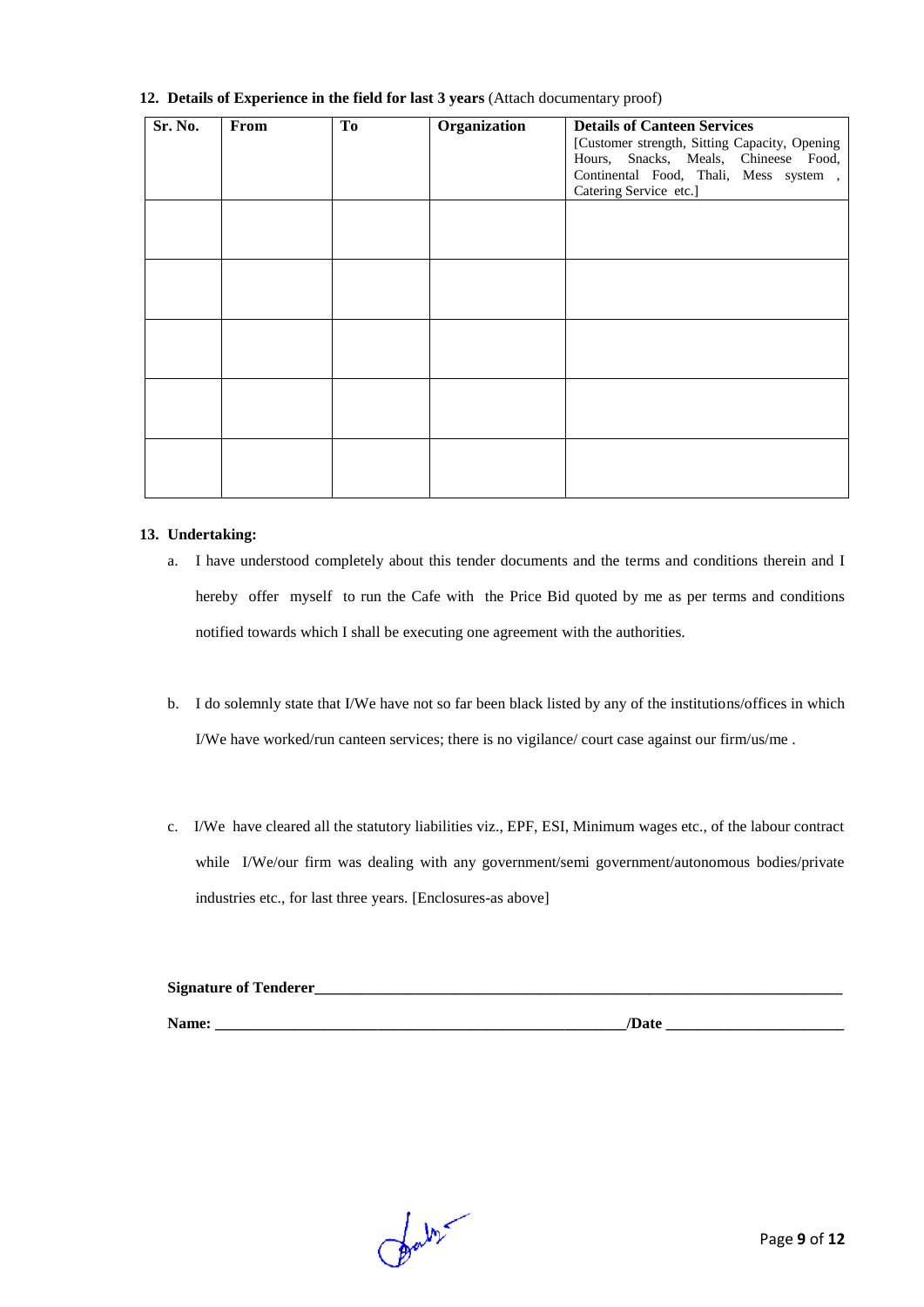## **Annexure-II**

**PRICE BID** 

## **Cat-I ( Compulsory Snacks Item ) Price List**

| <b>Item</b>    | <b>Item</b>                                  | <b>Unit Price in INR</b> |
|----------------|----------------------------------------------|--------------------------|
| <b>Number</b>  |                                              |                          |
| 1              | Tea (100 ml)                                 |                          |
| $\overline{2}$ | Lemon Tea (100 ml)                           |                          |
| 3              | Coffee $(100 \text{ ml})$                    |                          |
| $\overline{4}$ | Pettis veg-1piece                            |                          |
| 5              | Idli with Sambar and chatni (4 pc each 50gm) |                          |
| 6              | Upma (Suji/Semai/Chuda) (150 gm)             |                          |
| 7              | Samosa (100 gm piece) with Curry             |                          |
| 8              | Pokodi (100 gm) with Curry                   |                          |
| 9              | Biri Bada (75 gm) with Sambar                |                          |
| 10             | Piaji (100 gm) with Curry                    |                          |
| 11             | Aaloo Chop (75 gm) with Curry                |                          |
| 12             | Puri (3 pcs) & Aaloo Curry                   |                          |
| 13             | Masala Dosa (375 gm) with Sambar 100 ml      |                          |
| 14             | Ommelette single                             |                          |
| 15             | Bread ommelette (1egg,2 large bread piece)   |                          |

# **Cat-II ( Compulsory Meal Item ) Price List**

| <b>Item</b><br><b>Number</b> | <b>Item</b>                                                                                                             | <b>Unit Price in INR</b> |
|------------------------------|-------------------------------------------------------------------------------------------------------------------------|--------------------------|
| 1                            | Lunch Thali (Rice/Roti, Dal, Curry, Bhaji, Aachar, Onion, Salt,<br>Green Pepper, with 2nd serve Rice/2Rotis & Dal only. |                          |
| 2                            | Plain Roti (medium size-6" diameter)                                                                                    |                          |
| 3                            | Plain Rice-1plate-100gm                                                                                                 |                          |
| $\overline{4}$               | Dal -1 plate-100gm                                                                                                      |                          |
| 5                            | Curry – Mixed Veg- 1 plate - 100gm                                                                                      |                          |
| 6                            | Bhaja -alu, potal, bhendi-100gm-1 plate                                                                                 |                          |
| $\overline{7}$               | Fish Curry (2 big pieces)-or Fish fry-2 piece -1 plate                                                                  |                          |
| 8                            | Egg Curry(2 eggs)-1 plate                                                                                               |                          |
| 9                            | Mutton Curry (100 gm) - 1 plate                                                                                         |                          |
| 10                           | Chicken Curry (100 gm)-1 plate                                                                                          |                          |
| 11                           | Mushroom Curry (100 gm)- 1plate                                                                                         |                          |
| 12                           | Plain Curd (100 gm)- 1 plate                                                                                            |                          |
| 13                           | Tomato khata (50gm)                                                                                                     |                          |
| 14                           | Paneer bharta -100gm                                                                                                    |                          |
| 15                           | Tadka dal-100gm                                                                                                         |                          |

Darby-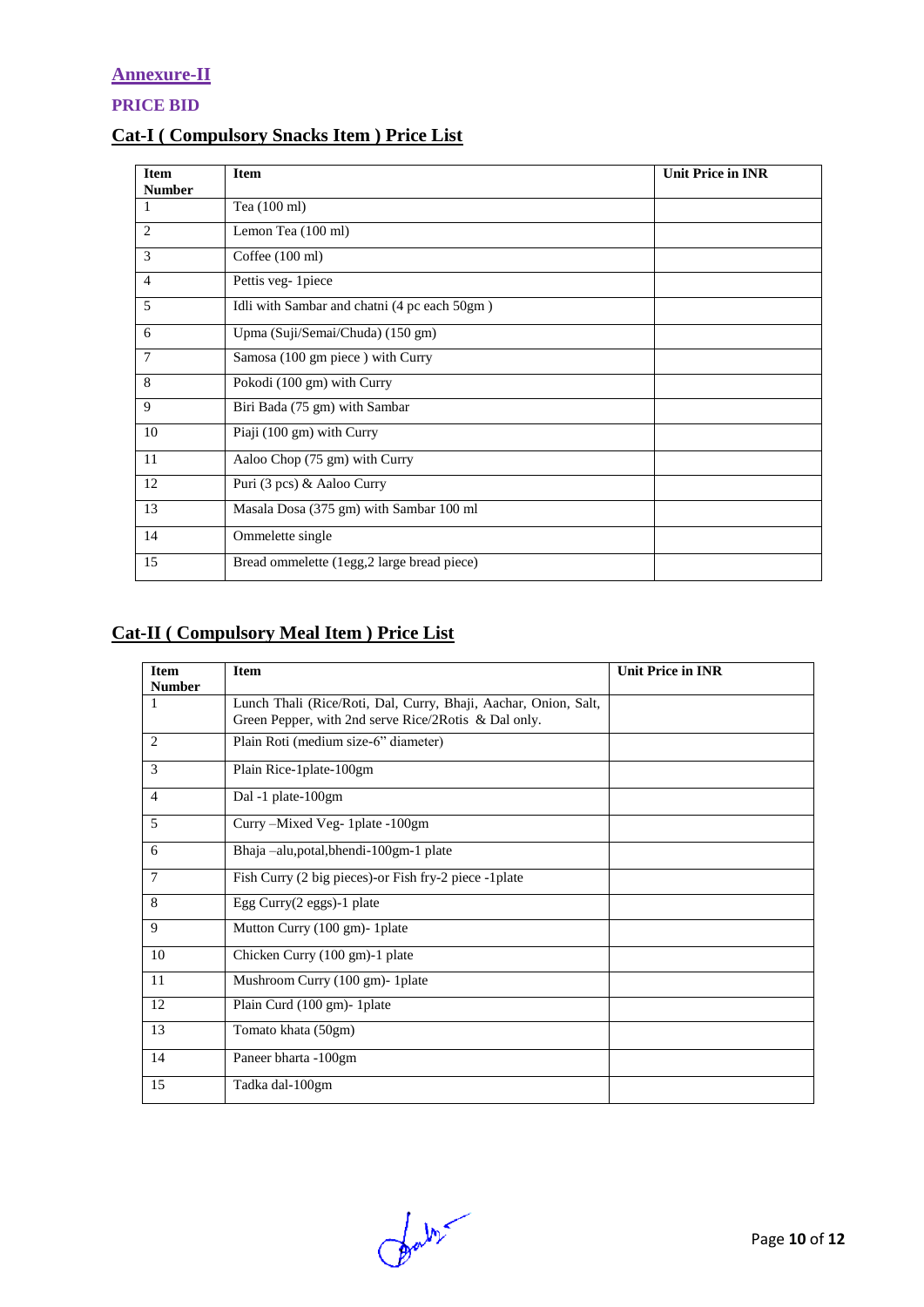## **Item Number Init Price in INR** 1 Plain Dosa-200gm Gulab Jamun (50 gm pcs) Jalebi (50 gm pcs) Bread Chop- 2pieces large bread Chowmin (200 gm) Veg. Soup (150 ml) Chicken Soup (150 ml) 8 Bharta (Aloo/ Baigan) Aaloo Chips (50 gm) Kalara Chips (50 gm) Dahi Baigan(100 gm) Aamba Khata (50 gm) Aaloo Potala Rasa (100 gm) Chana masala curry (100gm) Papad Fry (4" Dia)- 1piece Papad Roasted (4" Dia)- 1piece 17 Chilly Chicken(100 gm) 18 Paneer Chilly (100 gm) 19 Veg Manchurian 20 Plain Paratha Aloo Paratha 22 Chicken tanduri-200gm plate Plain Nan- 1 piece10"diameter Butter Nan- 1piece – 10"diameter Veg. Roll (Vegetable)-200 gm plate 26 Veg. Roll (Paneer)-200gm plate Veg. Roll (Mushroom)-200 plate 28 Non Veg. Roll (Chicken)-200 gm plate Egg Roll- 200 gm with 2eggs Plain Chat-100 gm Sweet Corn Chat-100gm Rice (jeera/lemon/fried)-150 gm Dehradun Rice (150 gm) Paneer Kulcha -1 piece -150 gm Chicken Pakoda- 1plate-10gm Prawn pakaoda- 1plate 100gm Kabab Chicken-100gm Kabab Mutton-100gm Lassi (200 ml) Cold Mixed Fruit Juice(200 ml) Cold Cold Coffee(200 ml) Masala Cold Drink(200 ml) Pettis –chicken (200gm) Pettis-paneer (200gm) Chole Bhatorre (6" diameter each -2piece with 100gm chole)

# **Cat-III (Optional Item) Price List**

for m